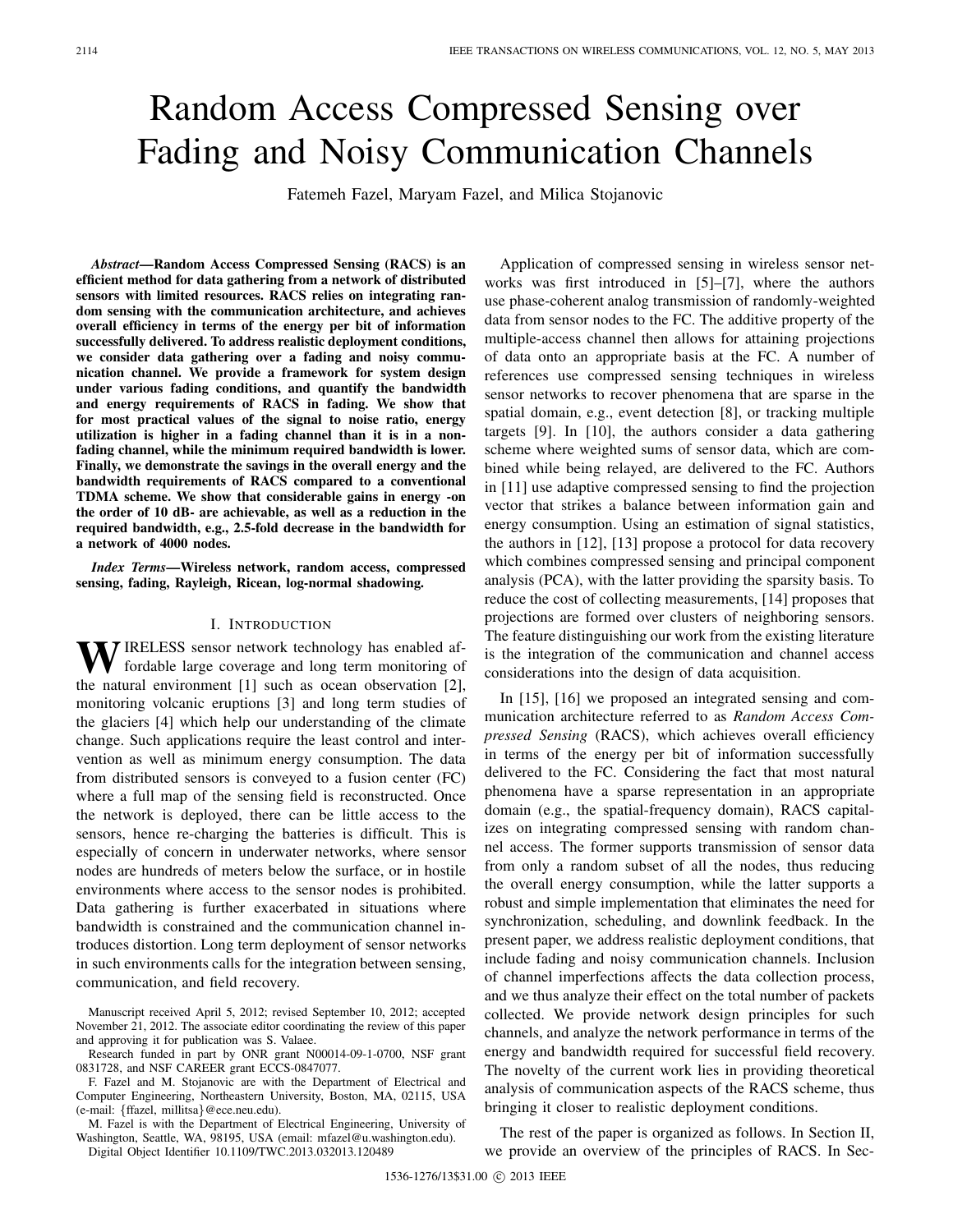| symbol    | definition                        |
|-----------|-----------------------------------|
|           | size of the signal/network        |
| S         | sparsity                          |
| T         | collection interval               |
| $T_{coh}$ | coherence time of the process     |
| $\gamma$  | instantaneous SINR                |
| $P_{ss}$  | probability of sufficient sensing |
| $p_s$     | probability of packet success     |
| $B_s$     | minimum bandwidth requirement     |
|           | minimum energy consumption        |

TABLE I LIST OF THE SYMBOLS

tion III, we study successful packet detection in the presence of channel fading and communication noise and in Section IV, we evaluate system performance under Ricean, Rayleigh and Lognormal fading conditions. Section V outlines the design methodology. In Section VI, we study the bandwidth and energy utilization of the network. Finally, we provide concluding remarks in Section VII. A summary of the symbols used in this paper is provided in Table I.

#### II. RACS: RANDOM ACCESS COMPRESSED SENSING

The theory of compressed sensing [17], [18] establishes that if a signal of dimension  $N$  has an  $S$ -sparse representation in an appropriate domain  $\Psi$  (referred to as the sparsity basis), it can be recovered, with very high probability, from  $\mathcal{O}(\nu S \log N)$ random measurements obtained in a sensing domain **Φ**. The coefficient  $\nu$  represents the coherence between the sparsity basis  $\Psi$  and the sensing basis  $\Phi$  and is defined as [18]

$$
\nu(\mathbf{\Phi}, \mathbf{\Psi}) = \sqrt{N} \max_{1 \leq k, j \leq N} |\langle \mathbf{\Phi}_k, \mathbf{\Psi}_j \rangle| \tag{1}
$$

Consider a sensor network where  $N = IJ$  sensors are placed on a grid, with  $J$  and  $I$  sensors in  $x$  and  $y$  directions, respectively. At time t, the sensor node located at coordinate  $(i, j)$ acquires a measurement  $u_{ij}(t)$ . This process has a coherence time  $T_{coh}$ , such that  $u_{ij}(t_1) \approx u_{ij}(t_2)$  for  $|t_1 - t_2| \leq T_{coh}$ . In what follows we focus on an observation window of size  $T \leq T_{coh}$ , dropping the time index from the sensor measurements. The measurements are sent to the FC, where the gathered data are used to build a map of the sensing field (e.g., a geographical, chemical, or a temperature map), denoted by

$$
\mathbf{U} = [u_{ij}]_{\substack{i=1,\dots,I\\j=1,\dots,J}}\tag{2}
$$

Many natural signals have a compressible (sparse) representation in the frequency domain,<sup>1</sup> i.e., assuming  $\mathbf{u} = \text{vec}(\mathbf{U})$ , the vector  $\mathbf{v} = \Psi^{-1}\mathbf{u}$  is sparse, where  $\Psi^{-1}$  represents the DFT transform matrix. In more details, let  $V = W_I U W_J$ represent the two-dimensional spatial discrete Fourier transform of U, where  $W_I$  is the matrix of discrete Fourier transform coefficients,  $\mathbf{W}_I[m,k] = \frac{1}{\sqrt{I}} e^{-j2\pi mk/I}$ . It can be shown that

$$
\mathbf{v} = (\mathbf{W}_J \otimes \mathbf{W}_I)\mathbf{u} \tag{3}
$$

<sup>1</sup>In some cases there may exist bases other than the Fourier, in which the natural signal has an even sparser representation. Without loss of generality, here we will focus on sparse Fourier representations, while providing a general setup encompassing any appropriate basis.

where **v** = vec(**V**). Noting that  $\Psi = (\mathbf{W}_J \otimes \mathbf{W}_I)^{-1}$ , it follows that follows that

$$
\mathbf{v} = \mathbf{\Psi}^{-1} \mathbf{u}.\tag{4}
$$

We note that the spatial coordinate basis and the spatial frequency basis are maximally incoherent, i.e., the coherence between the (spatial) Fourier domain  $\Psi$  and the spatial domain  $\Phi$  is  $\nu(\Psi, \Phi) = 1$  (see [19]).

RACS thus works as follows: The sensor node at coordinate  $(i, j)$  on the grid measures the signal of interest  $u_{ij}$  at random time instants within  $T$ , independently of the other nodes, at a rate of  $\lambda_1$  measurements per second. It then encodes each measurement along with the node's location tag into a packet of L bits, which is then modulated and transmitted to the FC in a random access fashion. Because of the random nature of channel access, packets from different nodes may create interference at the FC, or they may be distorted because of noise. A packet is declared erroneous if it does not pass the cyclic redundancy check (CRC) or a similar verification procedure. Motivated by the compressed sensing principle, the key idea in RACS is to let the FC simply discard the erroneous packets, since the FC does not care which specific sensors are selected as long as (i) the selected subset is chosen uniformly at random, and (ii) there are sufficiently many useful packets remaining to allow for the reconstruction of the field.

The FC thus discards the packets that are erroneous and collects the remaining useful packets over an observation interval T. The interval T is assumed to be shorter than  $T_{coh}$ , such that the process can be approximated as fixed during one such interval. By the end of the observation interval, the useful data at the FC can be expressed as

$$
y = Ru + z \tag{5}
$$

where **z** represents the sensing noise and **R** models the selection of the correct packets. Specifically, **R** is a  $K \times N$  matrix with  $K$  corresponding to the number of useful measurements collected during  $T$ . The rows of the matrix  $\bf{R}$  can be regarded as K rows of an  $N \times N$  identity matrix, picked uniformly at random, i.e., each row consists of a single 1 in the position corresponding to the sensor contributing the useful packet. The FC can form the matrix **R** from the correctly received packets, since they carry the location tag.

We emphasize the distinction between the *sensing noise* **z**, which arises due to the limitations in the sensing devices, and the *communication noise*, which is a characteristic of the transmission system. The sensing noise appears as an additive term in Eq. (5), whereas the communication noise results in packet errors and its effect is captured in the matrix **R**. In addition to communication noise, fading also affects packet detection and similarly affects the number of rows of the matrix **R**, as will be discussed in Section III.

Noting that  $\mathbf{u} = \Psi \mathbf{v}$ , where  $\Psi$  is the inverse Discrete Fourier Transform matrix, Eq. (5) can be re-written in terms of the sparse vector **v** as

$$
y = R\Psi v + z \tag{6}
$$

Ignoring the sensing noise **z**, in order to reconstruct the map of the field, the FC recovers **v** by solving the following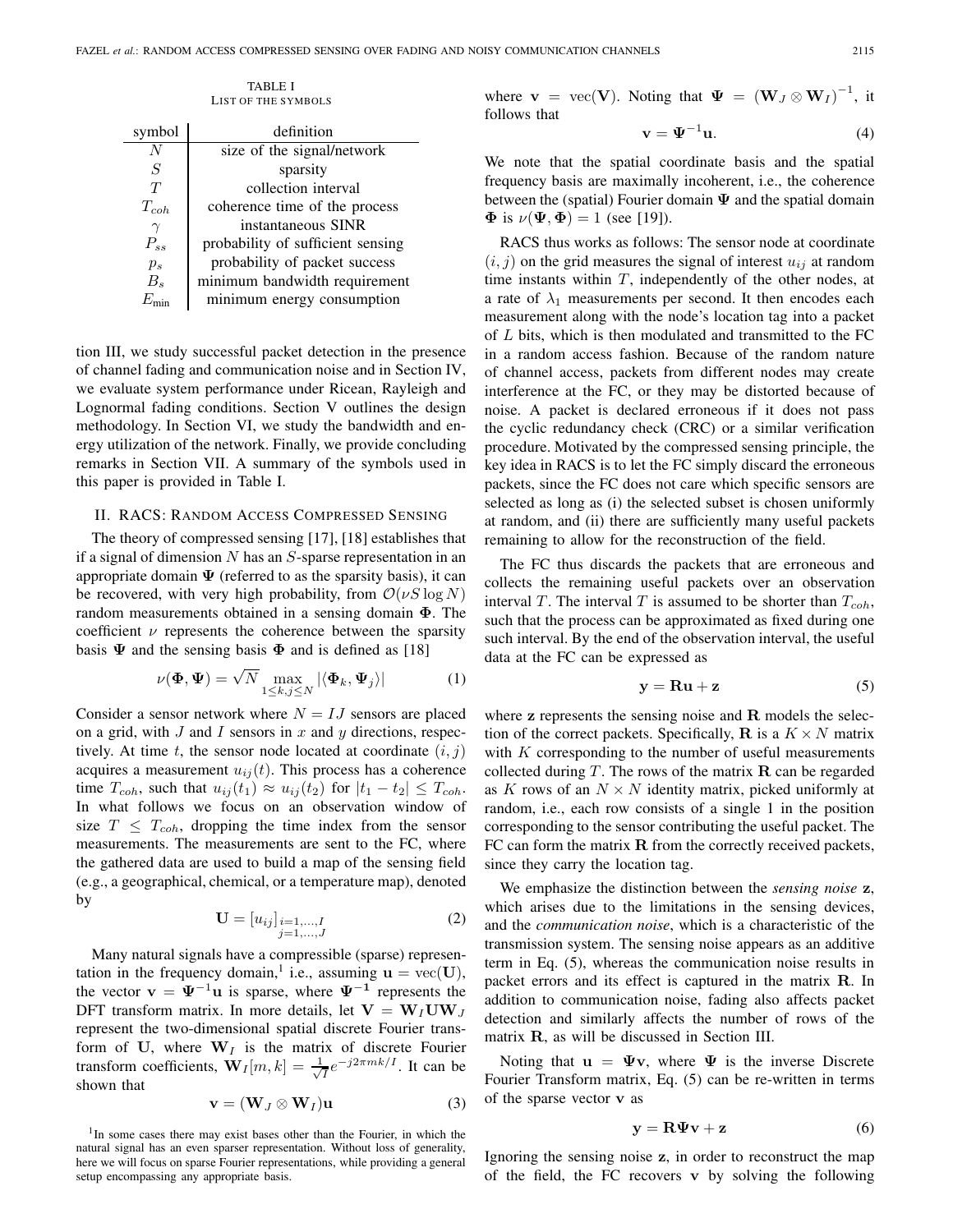minimization problem:

$$
\text{minimize}_{\tilde{\mathbf{v}}} \ \|\tilde{\mathbf{v}}\|_{\ell_1} \quad \text{subject to} \ \mathbf{R}\Psi\tilde{\mathbf{v}} = \mathbf{y}.\tag{7}
$$

The theory of compressed sensing (specifically, [17]) states that as long as the number of observations, picked uniformly at random, is greater than  $N_s = CS \log N$ , then with very high probability the solution to the convex optimization problem (7) is unique and is equal to **v**. Thus, it suffices to ensure that the FC collects a minimum number of packets,  $N_s = CS \log N$ , picked uniformly at random from different sensors, to guarantee accurate reconstruction of the field with very high probability. Note that  $C$  is a constant that is independent of S and  $N$ <sup>2</sup>

Note that the results in this paper are not restricted to the grid model and can be extended to the cases where the sensors are either placed on a nonuniform rectangular grid, or placed non-uniformly on parallel lines. In such scenarios, the Fourier representation is replaced by the two-dimensional nonuniform discrete Fourier transform [20].

#### III. PACKET DETECTION IN FADING AND NOISE

A packet is either detected successfully, hence contributes to forming Eq. (6) at the FC, or is corrupted as a result of collisions or channel imperfection, hence discarded. In this section, we model the procedure to form Eq. (6), i.e., the procedure to determine the matrix  $\bf{R}$  or more specifically, the number of correct packets and their corresponding location.

A wireless communication channel is typically modeled by a distance-dependent propagation loss, shadowing, and small-scale fading. Let  $L(d_i)$  represent the attenuation or path loss, which depends on the distance  $d_i$  between the sensor generating packet  $i$  and the FC. Since the network is stationary, each node can be equipped with the knowledge of its distance to the FC, which remains unchanged throughout the data collection interval. Each node can thus compensate for the path loss  $L(d_i)$  by adjusting its transmission power. This ensures that the packets from all the nodes arrive at the FC at the same nominal power  $P_0$ . The total channel gain  $c_i$ , observed by the i-th packet, is thus modeled as

$$
c_i = e^{g_i} h_i \tag{8}
$$

where  $g_i \sim \mathcal{N}(0, \sigma_g^2)$  models the large-scale lognormal<br>shadowing and  $h_{i,j} \sim \mathcal{CN}(\overline{h}, \sigma_s^2)$  models the small scale shadowing and  $h_i \sim \mathcal{CN}(h, \sigma_h^2)$  models the small-scale fading We assume a quasi-static fading model in which the fading. We assume a quasi-static fading model in which the channel coefficient  $c_i$  is fixed for the duration of a packet  $T_p$ , and changes independently from one packet to the next. This is a reasonable assumption since the packets generated by a single node are transmitted at a relatively low rate, i.e., they are distanced sufficiently apart in time such that they undergo independent fades. We also assume that the colliding packets undergo uncorrelated channels. This is a fair assumption because the colliding packets are not likely to be from neighboring nodes.<sup>3</sup>

In the absence of channel fading and communication noise, packet loss in RACS is caused by collisions, i.e., an overlap in the arrival time of two packets, which results in the loss of both packets [15], [21]. When fading is present, the situation is somewhat changed since not every collision has to result in packet loss. Namely, it is possible that although two (or more) packets overlap at the FC, one is sufficiently stronger so that it can be successfully detected. Below we discuss the probability of successful reception.

#### *A. Interference Model*

The received signal at the FC is given by

$$
v_n(t) = c_0 u_0(t) + i_n(t) + w(t)
$$
\n(9)

where  $u_0(t)$  is the desired signal,  $i_n(t)$  is the interference and  $w(t)$  is the additive white Gaussian noise with power  $N_0$ B, where B is the bandwidth. The interfering term can be expressed as

$$
i_n(t) = \sum_{i=1}^n c_i u_i(t - \tau_i)
$$
 (10)

where  $u_i(t)$  is the *i*-th interferer's signal,  $\tau_i$  is the difference in the arrival times of the interfering signal with respect to the signal of interest, and the number of interfering packets  $n$  is a random variable with probability distribution  $P(n)$ . Assuming that packet arrivals follow a Poisson distribution, we have that

$$
P(n) = \frac{(2N\lambda_1 T_p)^n}{n!} e^{-2N\lambda_1 T_p}
$$
\n(11)

where  $T_p = L/B$  is the packet duration.<sup>4</sup>

For a given node, let  $X_0 = |c_0|^2 P_0$  represent the power<br>the desired packet, and I represent the total interference of the desired packet, and  $I_n$  represent the total interference power. We assume that  $X_0$  and  $I_n$  follow the probability distributions  $f_X$  and  $f_I$ , respectively. The instantaneous signal to interference and noise ratio (SINR) is given by

$$
\gamma = \frac{X_0}{I_n + N_0 B}
$$
 (12)  
In the worst case scenario, the packet arrivals are synchronous,

i.e.,  $\tau_i = 0$  for  $i \in \{1, ..., N\}$ . The interference power is<br>then given by  $I = \sum_{i=1}^{n} |c_i|^2 P_i = V$  which follows a then given by  $I_n = \sum_{i=1}^n |c_i|^2 P_0 = Y_n$ , which follows a probability distribution  $f_{1i}$ . This situation however represents probability distribution  $f_Y$ . This situation, however, represents a pessimistic scenario since packet transmissions in RACS are not synchronized. Rather than considering various scenarios for the overlapping of packets, we employ a simplified model in which we assume that the strongest interferer dominates the term  $i_n(t)$  [22], i.e., we assume that the interference power is  $I_n = max_{i \in \{1, ..., n\}} |c_i|^2 P_0 = M_n$ , which has a probability<br>distribution  $f_{i,j}$  Specifically distribution  $f_M$ . Specifically,

$$
f_M(z) = nF_X(z)^{n-1} f_X(z)
$$
 (13)

4Throughout this paper we use bandwidth and bit rate interchangeably.

<sup>&</sup>lt;sup>2</sup>If the signal has a sparse representation in a basis  $\Psi'$  other than the Fourier basis, RACS is still applicable with the condition that the number of required measurements is now adjusted to  $N_s = C'\nu^2(\Phi, \Psi')S \log N$ <br>where  $\Phi$  is the spatial domain and C' is a constant where  $\Phi$  is the spatial domain and  $C'$  is a constant.

<sup>&</sup>lt;sup>3</sup>Assuming a Poisson packet arrival model with per node parameter  $\lambda_1$ , the probability of packet collision is given by  $1-e^{-2N\lambda_1T_p}$ , where the size of the network N is large. Let us assume that each node has N<sub>1</sub> neighbors of the network  $N$  is large. Let us assume that each node has  $N_1$  neighbors where  $N_1 \ll N$ . The probability that the packets from two neighboring nodes collide is then given by  $1 - e^{-2N_1 \lambda_1 T_p}$ . Thus the possibility that the colliding packets originated from neighboring nodes is relatively small colliding packets originated from neighboring nodes is relatively small, i.e.,<br>  $\frac{1-e^{-2N_1\lambda_1 T_p}}{1-e^{-2N\lambda_1 T_p}} \approx \frac{N_1}{N} \ll 1.$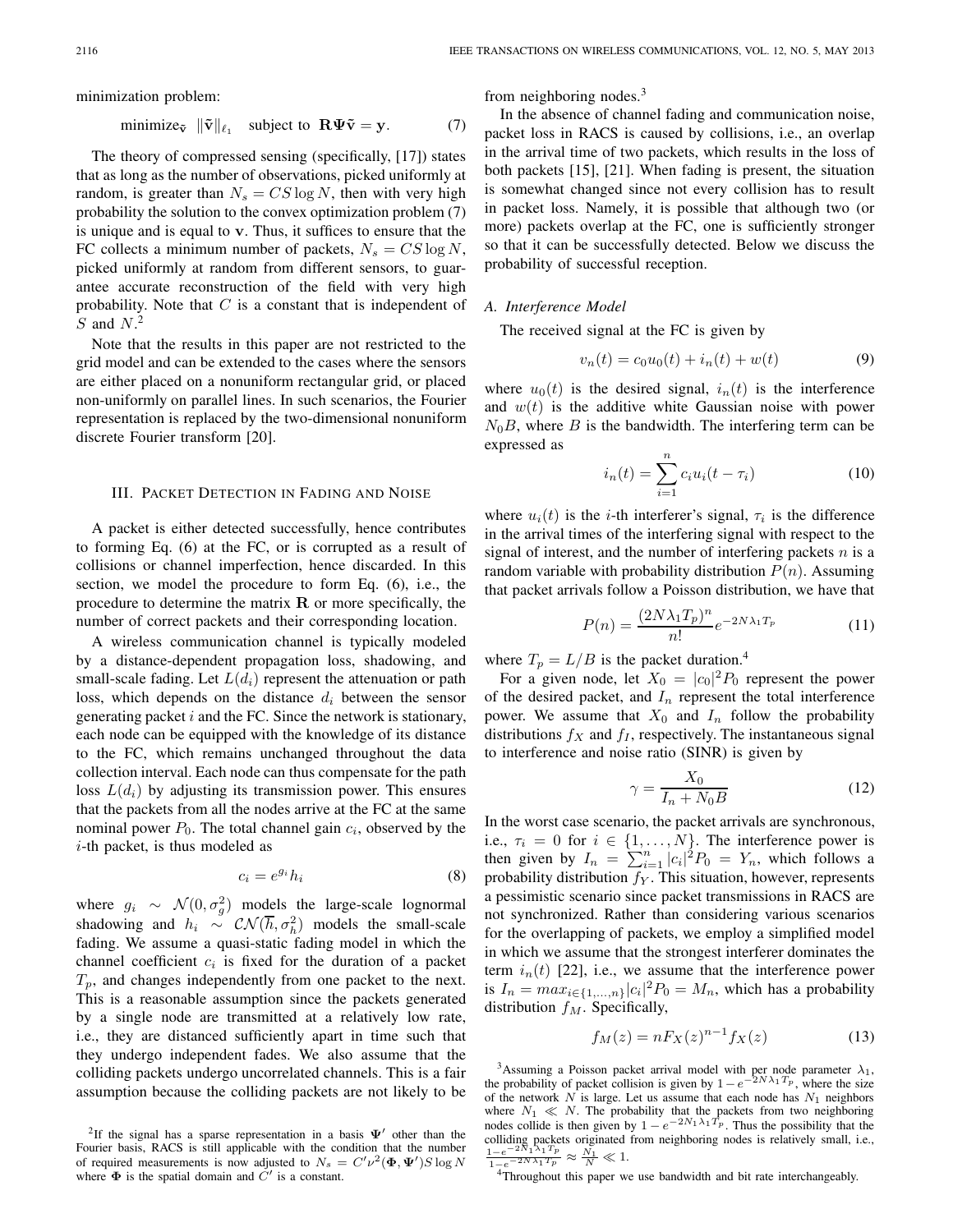where  $F_X(x)$  is the cumulative distribution function of  $X_0$ .

Thus we have two methods to model the interfering power,

$$
I_n = \begin{cases} Y_n = \sum_{i=1}^n |c_i|^2 P_0 & \text{(model a)}\\ M_n = \max_i |c_i|^2 P_0 & \text{(model b)} \end{cases}
$$
(14)

Model (a) assumes the worst case scenario, leading to an overestimation of the effect of interference and thus slightly pessimistic results for the probability of successful reception. In contrast, model (b) underestimates the effect of the interference, resulting in a probability of success that is slightly greater than the one predicted using model (a). The models (a) and (b) given by (14) thus provide upper and lower bounds, respectively, on the actual interfering power.

## *B. Probability of Successful Reception: Outage Model*

For a given number of interfering packets  $n$ , we employ the outage model to describe the probability of successful reception  $p_{s|n}(\gamma)$ . In this model,  $p_{s|n}(\gamma)$  is described by a step function as

$$
p_{s|n}(\gamma) = \begin{cases} 0, & \gamma < b \\ 1, & \gamma \ge b \end{cases} \tag{15}
$$

The effects of coding, modulation and other system parameters are implicit in one parameter  $b > 1$ ,<sup>5</sup> which is a predefined<br>threshold with a typical value  $b = 2 - 6.1231 \cdot 12416$ threshold with a typical value  $b = 2 - 6$  [23], [24].<sup>6</sup>

Under the outage model, averaging  $p_{\text{sln}}(\gamma)$  over the fading statistics results in (see Appendix A)

$$
p_{s|n} = \n\begin{cases} \n\int_{bN_0}^{\infty} f_X(x)dx & \text{for } n = 0\\ \n\int_{b}^{\infty} \int_{N_0}^{\infty} f_X(\gamma w) f_I(w - N_0 B) w dw d\gamma & \text{for } n \ge 1\\ \n\end{cases}
$$
\n(17)

where  $f_I = f_Y$  for model (a) and  $f_I = f_M$  for model (b). The total probability of successful reception is then given by

$$
p_s = \sum_{n=0}^{N} P(n) p_{s|n}
$$
 (18)

Small-scale fading, modeled by  $h_i$  in Eq. (8), creates relatively fast variations in the channel, and is thus responsible for short term signal variations. Shadowing, on the other hand, occurs over longer time scales, creating slow variations in the mean signal amplitude. Several different models for the probability distribution of a composite multipath/shadowed environment have been proposed, among which are the composite Gamma/lognormal and the Suzuki models [26], [27]. In most environments, however, either shadowing or multipath fading is the dominant factor. In what follows, we proceed to investigate the probability of successful reception under Ricean, Rayleigh and log-normal fading statistics.

 $5$ Note that if multi-user detection techniques are employed, the value of  $b$ may be smaller than 1. In this paper we assume a single-user detector.

<sup>6</sup>As an alternative to the outage model, we can use the BER model. Treating interference as Gaussian noise, we can use the bit error probability  $p_b(\gamma)$  to determine the probability of receiving a correct packet as

$$
p_{s|n}(\gamma) = (1 - p_b(\gamma))^L \tag{16}
$$

Using powerful long codes, Eq. (16) approaches a step function, thus  $p_{s|n}(\gamma)$ in the BER model approaches that in the outage model [25].

#### IV. FADING SCENARIOS

# *A. Small-scale Fading: Ricean and Rayleigh models*

In propagation environments where the data collection interval  $T$  is short compared to the de-correlation interval of the shadowing, the variation in shadowing can be assumed negligible. The effects of path loss and shadowing, included in a gain  $G_i = L(d_i)e^{g_i}$ , can thus be pre-compensated at the transmitter by means of a power control mechanism, i.e., the transmitter adjusts its power to  $P_0/G_i^2$ . The power control can<br>be achieved by an accessional domaling because which analyze be achieved by an occasional downlink beacon which enables the sensor node to estimate the shadowing coefficient. Thus, only small scale fading remains in model (8).

The distribution of the amplitude of the channel  $R_i = |h_i|$ in Ricean fading is given by

$$
f_{R_i}(r_i) = 2(K+1)r_i \exp(-r_i^2(K+1) - K)
$$
  

$$
I_0\left(2\sqrt{K(K+1)}r_i\right)
$$
 (19)

where  $K$  is the Ricean factor (defined as the ratio of the power in the specular component to the power in the scattered component), where we assume that the sum power in both components is normalized to one, and  $I_0(\cdot)$  is the zero-order modified Bessel function of the first kind. In a Ricean fading channel, the probability of successful reception, given by Eq. (17), can be evaluated numerically using the distributions  $f_X(x)$ ,  $f_Y(y)$  and  $f_M(z)$  provided in the Appendix B.

In the special case when there is no LOS component present, i.e., when  $K = 0$ , the envelope of  $h_i$  follows a Rayleigh distribution. In this case, the distribution of  $X_0$  is exponential,

$$
f_X(x) = \frac{1}{P_0} e^{-x/P_0} \quad x \ge 0
$$
 (20)

For model (a), the interference power  $Y_n$  follows a gamma distribution

$$
f_Y(y) = \frac{1}{P_0} \frac{(y/P_0)^{n-1}}{(n-1)!} e^{-y/P_0}
$$
 (21)

and for the interference model (b) we have that

$$
f_M(z) = \frac{n}{P_0} \left( 1 - e^{-z/P_0} \right)^{n-1} e^{-z/P_0} \tag{22}
$$

Defining  $\gamma_0 = P_0/N_0B$ , the probability of successful reception is obtained in closed form as

$$
p_s = e^{-b/\gamma_0} e^{-2N\lambda_1 T_p \frac{b}{1+b}}
$$
 (23)

and

$$
p_s = e^{-b/\gamma_0} e^{-2N\lambda_1 T_p}
$$
  

$$
\left(1 + \sum_{n=1}^{N-1} \frac{(2N\lambda_1 T_p)^n}{n!} \sum_{i=0}^n {n \choose i} \frac{(-1)^i}{1+i/b}\right)
$$
(24)

for models (a) and (b), respectively. In a non-fading channel, provided that  $\gamma_0 \geq b$ ,  $p_s$  corresponds to the probability of no collision [15]. Also, in a noiseless fading channel, the probability of successful reception reduces to  $p_s$  =  $e^{-2N\lambda_1 T_p \frac{b}{b+1}}$  [28].

*1) Numerical Examples:* We now provide numerical results to demonstrate the impact of small scale fading on the probability of successful reception. Unless otherwise noted,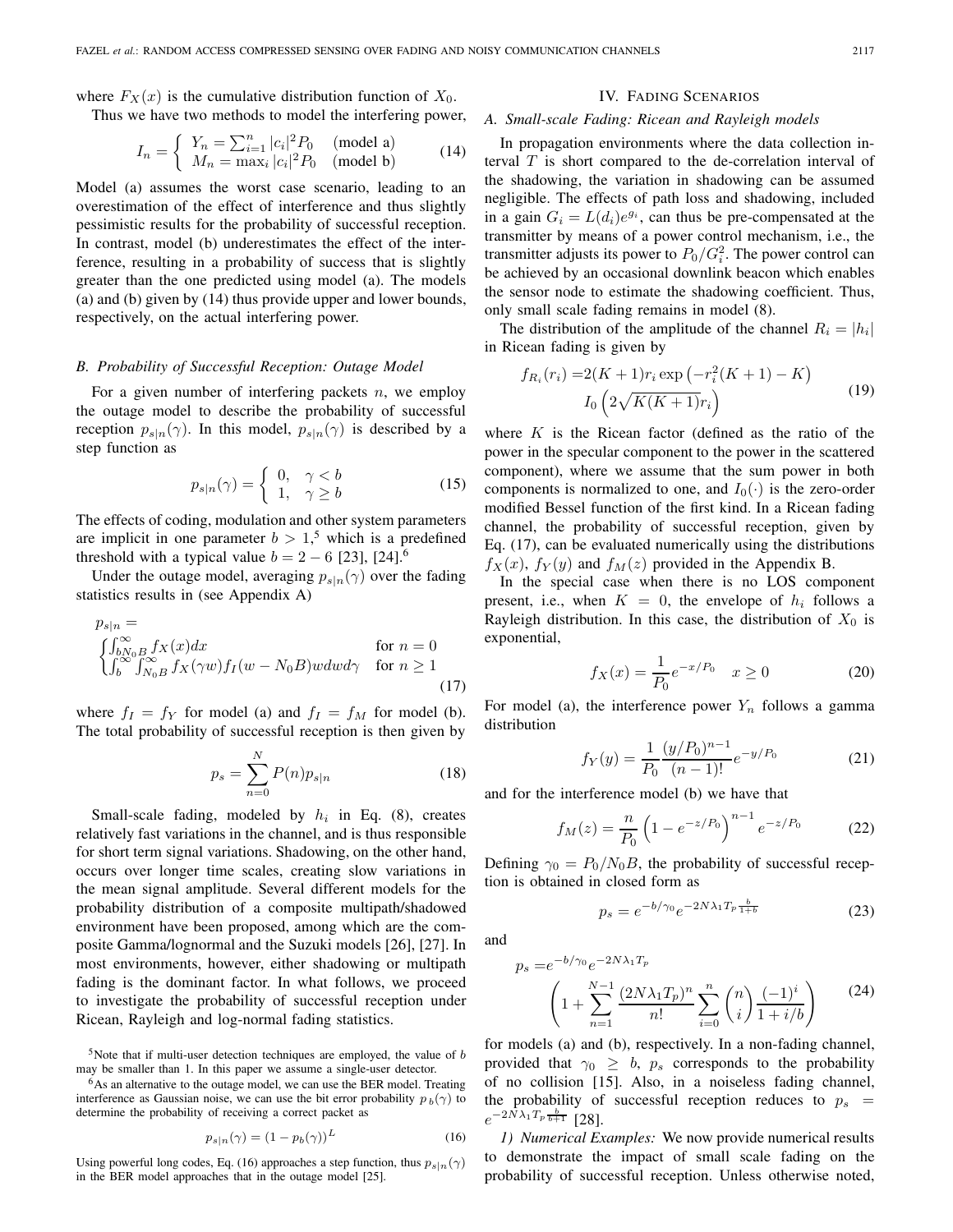Fig. 1. Probability of successful reception  $p_s$  versus the bandwidth  $B$  for a Rayleigh fading channel. Both interference models (a) and (b), corresponding to a lower and an upper bound on the actual  $p_s$  are shown. The gap between the two interference models (a) and (b) decreases as bandwidth grows.

we employ the following system parameters in our numerical examples:  $N = 2500$  nodes,  $L = 1000$  bits per packet,  $\lambda_1 = 10^{-3}$  packet/sec and  $b = 4$ .

Fig. 1 shows the probability of successful reception in Rayleigh fading (i.e., when  $K = 0$ ) using the two models (a) and (b) for interference given by Eqs. (23) and (24), respectively. As expected, model (b) predicts a larger  $p_s$  than model (a). We note that for our choice of system parameters, the bounds on  $p_s$ , provided by models (a) and (b), are tight, and the gap further diminishes as bandwidth is increased. Thus, the actual  $p<sub>s</sub>$  is approximated relatively accurately by each model. Throughout the rest of the paper, unless otherwise noted, we use model (a) and design the system for the worst case scenario, keeping in mind that the actual system performance will be slightly better than assumed by this model. We also note from Fig. 1 that for small bandwidths, fading boosts the probability of successful reception. The reason is that for smaller  $B$ , the probability of packet overlap is larger (due to longer packet duration  $T_p$ ). When fading is present, not all packet collisions result in packet loss. Namely, although two or more packets overlap at the FC, one may be sufficiently stronger such that it can be detected successfully. When bandwidth is increased, the probability of packet overlaps reduce and the aforementioned benefit fades. As a matter of fact, the fluctuations in the SNR due to fading may reduce the SNR below the detection threshold  $b$  and hence fading in the large bandwidth scenario will deteriorate the probability of success.

Fig. 2 shows  $p_s$  in a Ricean fading channel for  $K = 3$ and  $K = 6$  dB as well as in a Rayleigh fading channel. In a non-fading channel, when  $\gamma_0 < b$ , due to the high noise level, packets are not successfully detected. In this scenario the fluctuations of the received power due to fading may raise the SNR above the threshold  $b$ , hence boosting the probability of successful detection. We observe that fading enhances

Fig. 2. Probability of successful reception versus  $\gamma_0$ , for  $B = 38.4$  kbps over a Ricean fading channel with  $K = 3$  and  $K = 6$  dB, as well as Rayleigh and non-fading channels. (The value of the bandwidth used corresponds to the Mica2 sensors used in environmental monitoring networks: www.xbow.com).

0 5 10 15 20 25

Ricean (K=3 dB) Ricean (K=6 dB) Rayleigh no fading

γ<sub>0</sub> [dB]

when noise is dominant (i.e., when  $\gamma_0$  is small), meaning that most packet losses are caused by noise, and 2) when noise is small and interference is dominant, i.e., most packet losses are due to collisions. In both cases, fading boosts the performance by turning some instances of packet loss into successful receptions. In other scenarios, fading deteriorates the performance.

considered two scenarios: Fig. 3(a) shows  $p_s$  for  $\gamma_0 = 15$  dB. In this noise regime, the success rate is lower in fading, as also shown in Fig. 2. Fig. 3(b) shows  $p_s$  for  $\gamma_0 = 30$  dB. In this scenario, most packet losses are a result of collisions (and not noise), for which fading enhances the success rate. As expected, the Ricean and Rayleigh fading scenarios converge when  $K = 0$ , and as K increases  $p_s$  in a Ricean fading channel approaches that in a non-fading channel.

# *B. Log-normal Shadowing*

0 0.1 0.2 0.3  $0.4$ 0.5 0.6 0.7 0.8  $0.9$ 

probability of successful reception  $\rho_s$ 

probability of successful reception p

When the packet duration  $T_p$  is long compared to the shadowing time-scale, the receiver can average out the effects of small-scale fading. Thus the communication system performance will only depend on the log-normal shadowing, i.e., the slow variations of the mean signal. It is shown that in an urban land mobile environment, de-correlation of lognormal shadowing occurs on time-intervals on the order of 7-13 seconds [29]. Thus, when  $T_p$  is on the order of a few seconds (i.e., when  $B$  is small), the small-scale fading can be averaged out. The pdf of the received power of a packet can then be modeled as

$$
f_X(x) = \frac{1}{\sqrt{2\pi\sigma^2 x}} e^{-(\log x)^2/2\sigma^2}
$$
 (25)

where  $\sigma = 2\sigma_g$ , with  $\sigma_g$  denoting the standard deviation of  $g_i$ <br>in Eq. (8). The dB spread of the channel is defined as  $\sigma_{AB}$ . in Eq. (8). The dB spread of the channel is defined as  $\sigma_{dB}$  =



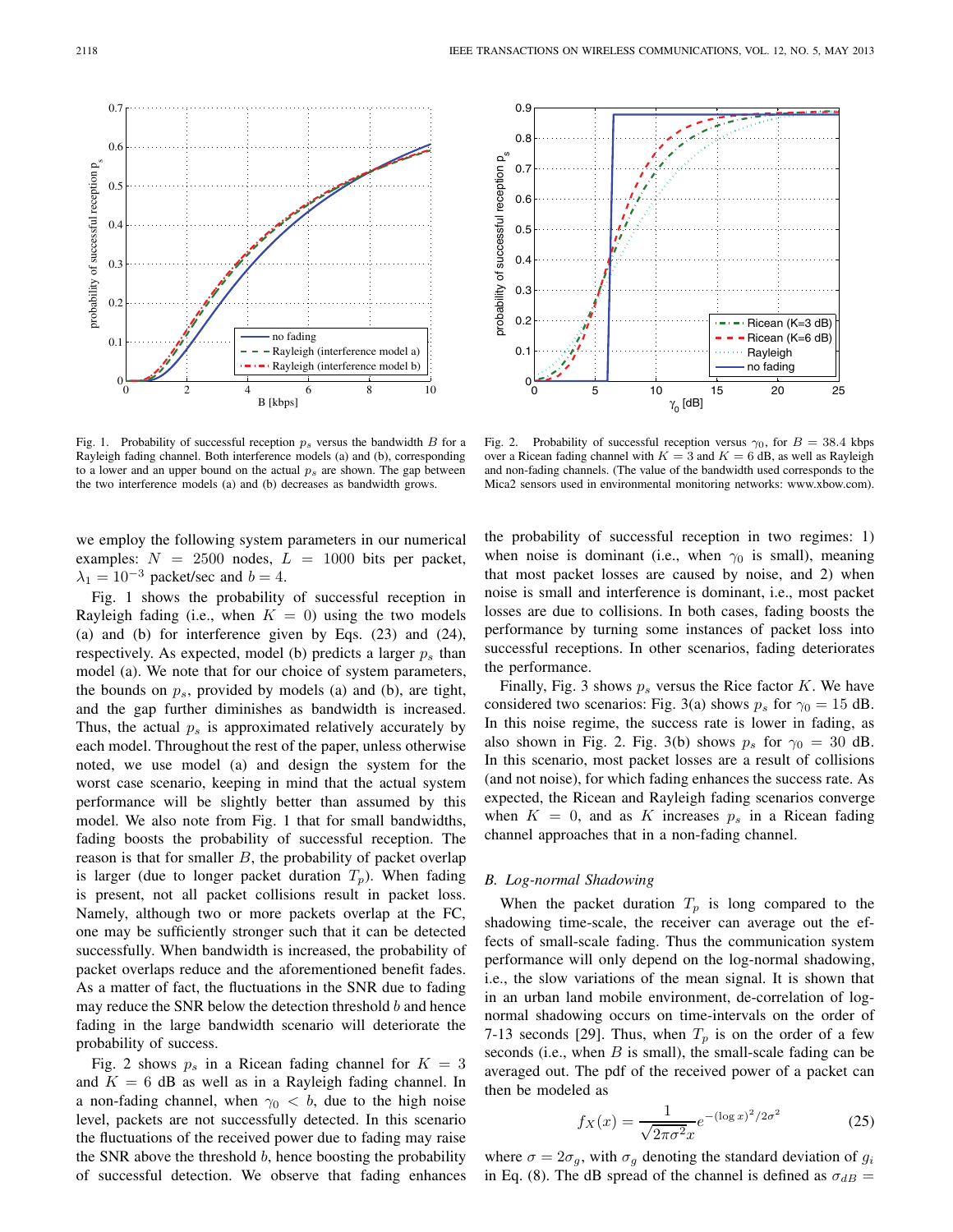

Fig. 3. Probability of successful reception  $p_s$  versus the Rice factor  $K$ , for  $B = 38.4$  kbps. As expected, the Ricean and Rayleigh scenarios converge when  $K = 0$ . As K increases, the probability of successful reception in Ricean fading approaches that of the non-fading channel. Note that as shown in Fig. 2, for  $\gamma_0 = 15$  dB, fading deteriorates the probability of successful reception, whereas for  $\gamma_0 = 30$  dB (large SNR regime) fading boosts  $p_s$ .

 $(10/\log 10)\sigma$ , which, in practice, takes on values between 6 – 12dB [30]. The pdf of the interference power in model (b) is determined as

$$
f_M(z) = nQ \left(\frac{-\log z}{\sigma}\right)^{n-1} \frac{1}{\sqrt{2\pi\sigma^2 z}} e^{-(\log z)^2/2\sigma^2}
$$
 (26)  
In order to determine the pdf of the interference power

in model (a), we note that the sum of log-normal random variables can be approximated as a log-normal, i.e.,

$$
f_Y(y) = \frac{1}{\sqrt{2\pi\sigma_n^2}x}e^{-(\log x - m_n)^2/2\sigma_n^2}
$$
 (27)

The parameters  $m_n$  and  $\sigma_n$  depend on the number of interfering packets  $n$ , and can be approximated using several different methods [31]–[33]. The probability of successful packet reception can now be evaluated numerically using (17), and either models (26) or (27).

Fig. 4 shows the probability of successful reception under model (b) compared with that under model (a). For model (a) we use the Wilkinson's, the Fenton's, and the Schwartz-Yeh's



Fig. 4. Probability of successful reception  $p_s$  in log-normal shadowing. For interference model (a), Schwartz and Yeh's [31], Fenton's [32] and Wilkinson's [33] methods are considered. We note that compared to our model (b), the approximations used in model (a) do not yield sufficient accuracy to be used in predicting the probability of success. Thus, in case of log-normal shadowing, we abandon model (a) and use model (b) instead. For comparison, we also plot the results corresponding to model (a) when no approximations are used, i.e., when we numerically evaluate the sum of lognormal random variables.

methods to determine  $m_n$  and  $\sigma_n$ . All of these methods rely on approximating the sum to be log-normally distributed, but use different approximation techniques. For comparison, we also plot model (a) when no approximations are used, i.e., we numerically evaluate the sum of lognormal random variables. Although theoretically, model (b) provides an upper-bound on  $p_s$ , we note from the figure that the resulting approximate  $p_s$  in model (a) surpasses that obtained by model (b). Consequently, the approximations required for model (a) are not of sufficient accuracy to be used in predicting  $p_s$ . For our analysis in lognormal shadowing, we thus employ model (b) which does not rely on any approximations. In [30], [31], Farley proposes an approximation to the CDF of the sum of log-normal random variables, without making any assumption on the distribution of the sum, given by

$$
F_Y(y) \approx \left(1 - Q\left(\frac{\log y}{\sigma}\right)\right)^n\tag{28}
$$

It is interesting to note that this expression coincides with the CDF of our model (b),

$$
F_Z(z) = \text{Prob}(\max_i X_i \le z) = (\text{Prob}(X_i \le z))^n
$$

$$
= \left(1 - Q\left(\frac{\log z}{\sigma}\right)\right)^n \tag{29}
$$

where  $X_i$  is log-normally distributed according to Eq. (25).

Fig. 5 shows  $p_s$  for several values of the dB spread, as well as for the non-fading case, for  $B = 5$  kbps. We observe a similar trend to that of Rayleigh and Ricean fading channels. Since the employed bandwidth is smaller than the bandwidth in Fig. 2, packet collisions are more likely to occur, thus fading provides a greater improvement in  $p<sub>s</sub>$  than it does in systems with large bandwidths.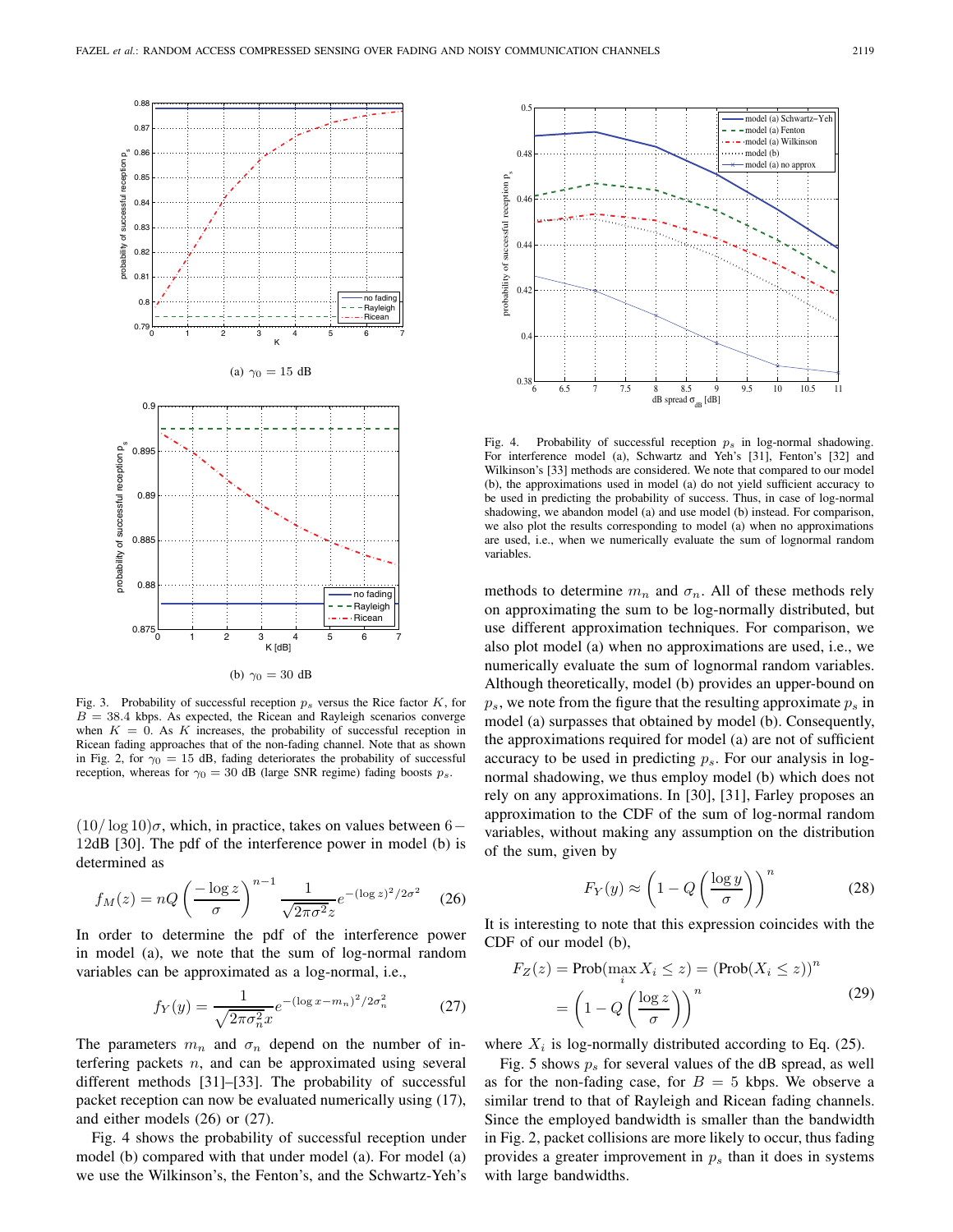

Fig. 5. Probability of successful reception  $p_s$  in log-normal shadowing with  $B = 5$  kbps. This figure shows that fading improves  $p_s$  in both the noiselimited and the interference limited regimes.

# V. NETWORK DESIGN PRINCIPLES

## *A. Arrival of Useful Packets*

We assume that each node generates packets according to independent Poisson processes at an average rate of  $\lambda_1$ packets per second. Among the successfully received packets, there may be more than one packet corresponding to a single node. Considering that the sensing field has not changed, the extra packets, if successfully received, are redundant. The total number of packets that are used in the reconstruction process, referred to as the *useful packets* and denoted by  $K(\lambda_1, T)$ , is thus the number of received packets left after discarding the erroneous and repetitive packets at the end of the observation interval  $T$ . In a given interval, reconstruction will be successful if sufficiently many useful packets are collected. Otherwise, reconstruction for that particular interval will fail. In what follows we determine the probability distribution of the number of useful packets  $K(\lambda_1, T)$ .

For a particular node, let  $\mathcal{N}_1(T)$  denote the number of packets generated during  $T$  that are successfully received. Hence, the number of useful (i.e., successfully received nonrepeated) packets generated at each node during  $T$  is given by

$$
M(T) = \begin{cases} 0, & \mathcal{N}_1(T) = 0 \\ 1, & \mathcal{N}_1(T) \ge 1 \end{cases}
$$
 (30)

The probability of receiving a useful packet from a node is  $p_q = \text{Prob}\{M(T) = 1\}$ , which can be expressed as

$$
p_g = \text{Prob}\{\mathcal{N}_1(T) \ge 1\}
$$
  
= 
$$
\sum_{l=1}^{m} \frac{(\lambda_1 T)^l}{l!} e^{-\lambda_1 T} [1 - (1 - p_s)^l]
$$
 (31)

where each term in the summation is the product of the probability that the node generates  $l$  packets during  $T$ , and the probability that one or more of the generated packets are successfully received. Note that since a node does not interfere with its own packet, the maximum number of packets that are generated by a single node during  $T$  is given by  $m = \lfloor \frac{T}{T_p} \rfloor \gg 1$ . With this in mind, the expression (31) is approximated as  $p_g = 1 - e^{-p_s \lambda_1 T}$ .

From (30), the effective average number of packets received from a given node during T is  $M(T) = p<sub>q</sub>$ . The average effective arrival rate of useful packets at the FC is thus

$$
\lambda' = \frac{Np_g}{T} = \frac{N}{T} (1 - e^{-p_s \lambda_1 T})
$$
\n(32)

where  $p<sub>s</sub>$  is the probability of successful reception for a given node, determined for various fading conditions in Section IV.

The arrival of useful packets then follows a Poisson process with an effective average arrival rate  $\lambda'$  given by Eq. (32). i.e.,

$$
Prob{K(\lambda_1, T) = k} = \frac{(\lambda' T)^k}{k!} e^{-\lambda' T}
$$
 (33)  
Using this model, we proceed to determine the sensing rate

necessary to achieve a desired performance requirement.

## *B. Probability of Sufficient Sensing*

We define the *probability of sufficient sensing* as the probability that the FC collects  $N_s$  or more useful packets during  $T$ , and we specify the performance requirement as the minimum probability of sufficient sensing,  $P_{ss}$ . Thus,

$$
Prob\{K(\lambda_1, T) \ge N_s\} \ge P_{ss}
$$
\n(34)

The condition (34) can equivalently be stated as

$$
\alpha \ge \alpha_s \tag{35}
$$

where  $\alpha = \lambda' T$  represents the average number of useful<br>packets collected in T and is given by packets collected in  $T$  and is given by

$$
\alpha = N(1 - e^{-\lambda_1 T p_s}) \tag{36}
$$

and  $\alpha_s$  is a design target. Note that  $p_s$  is also a function of the per-node sensing rate  $\lambda_1$ . For a given  $N_s$  and a desired  $P_{ss}$ , one can find the corresponding  $\alpha_s$  numerically from Eq. (34). For example, assuming  $N = 2500$  and  $S = 20$ , a required probability of sufficient sensing  $P_{ss} = 0.99$  results in  $\alpha_s =$ 355 packets. Note that we have used  $N_s = 2S \log N = 313$ packets, where the value  $C = 2$  is determined empirically. Note that the appropriate value of  $C$  has to be determined by the system designer, using historical data and/or knowledge of the field and the application (i.e., the tolerable recovery error). In applications of interest to this work (e.g., environmental monitoring), empirical studies using real data and synthetic test cases suggest that a value  $C = 2 - 4$  is sufficient for recovery.

## *C. Design Objective*

The design objective is to determine the per-node sensing rate  $\lambda_1$  that is necessary to ensure sufficient sensing. The condition (35) implies that

$$
\lambda_{1s} \le \lambda_1 \le \lambda_{1c} \tag{37}
$$

where  $\lambda_{1s}$  and  $\lambda_{1c}$  are the solutions to  $\alpha = \alpha_s$ . We are only interested in those values of  $\lambda_1$  for which the system is *stable*, i.e., those values for which increasing  $\lambda_1$  results in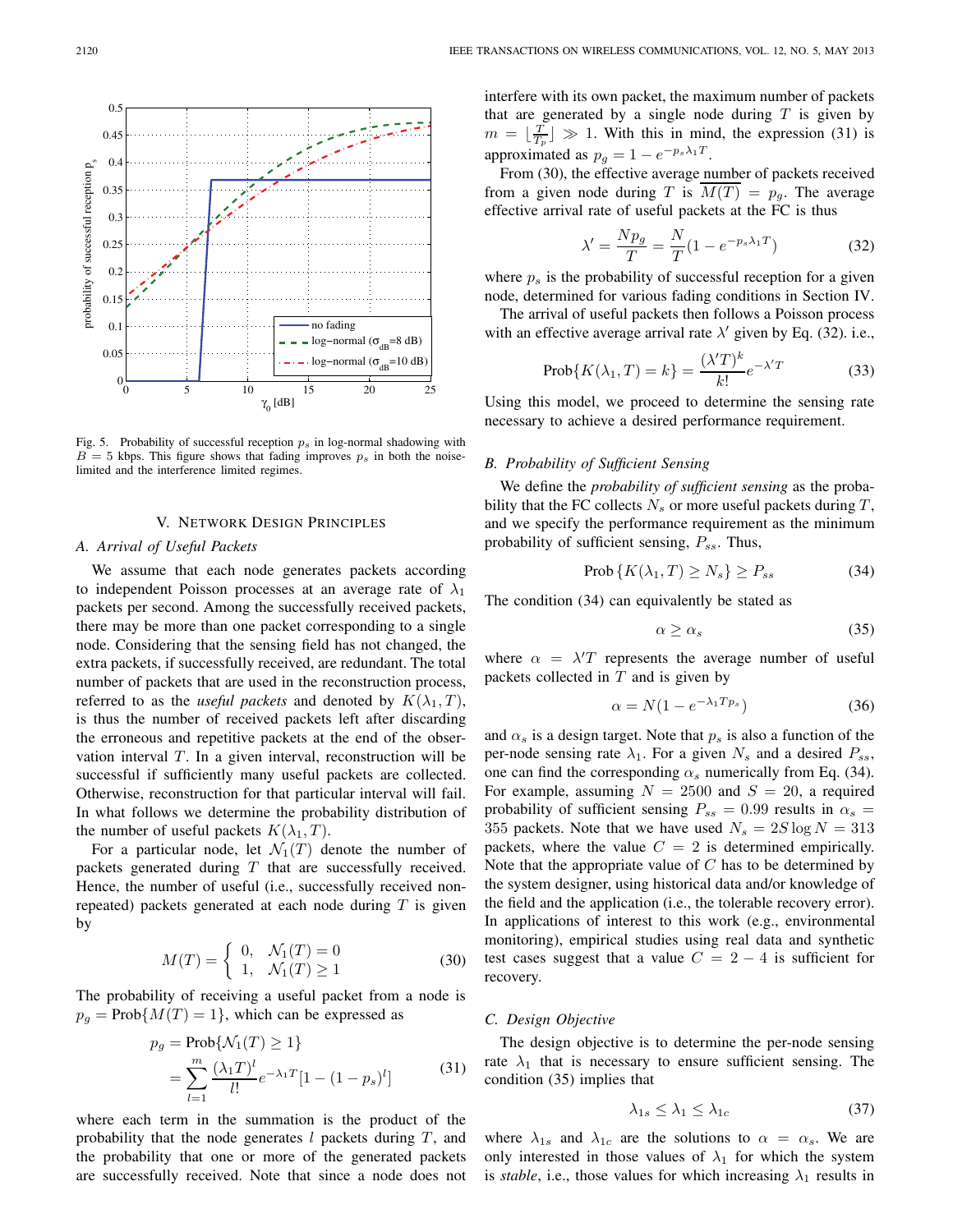

Fig. 6. Average number of useful packets  $\alpha$  versus the per-node packet generation rate  $\lambda_1$ . Shown in the figure are  $\lambda_{1s}$  and  $\lambda_{1c}$  (solutions to  $\alpha =$  $\alpha_s$ ) and the region of stability  $(\lambda_{1s}, \lambda_{1m})$ . Within this region, the desired operating point is near  $\lambda_{1s}$ , which results in the least energy consumption.

an increased number of useful packets. Thus the desired value of the per-node sensing rate lies in the stable region

$$
\lambda_{1s} \le \lambda_1 \le \lambda_{1m} \tag{38}
$$

where  $\lambda_{1m}$  is the point at which  $\alpha$  reaches its maximum value  $\alpha_{\text{max}}$ , as noted in Fig. 6. The desired operating point is now chosen to be at the lower edge of the stable region, i.e., at the minimum per-node sensing rate  $\lambda_{1s}$ , since a lower per-node sensing rate corresponds to lower energy consumption, as we will discuss in Section VI.

In a Rayleigh fading channel, using Eq. (23), the per-node sensing rate  $\lambda_{1s}$  can be expressed as

$$
\lambda_{1s} = \frac{-1}{2NT_p \beta} \cdot W_0 \left( \frac{2NT_p \beta e^{\frac{b}{\gamma_0}}}{T} \log \left( 1 - \frac{\alpha_s}{N} \right) \right) \tag{39}
$$

where  $\beta = b/(b+1)$  and  $W_0(\cdot)$  denotes the principal branch of the Lambert W function.<sup>7</sup> In other fading scenarios,  $\lambda_{1s}$ can be determined numerically for a given  $\alpha_s$ .

Fig. 7 shows the minimum per-node sensing rate  $\lambda_{1s}$  for Rayleigh, Ricean and non-fading channels. We notice that fading increases the required sensing rate. Note that if a different  $\alpha_s$  is required, say because new nodes are introduced into the network, the per-node sensing rate is easily adjusted. Hence, RACS is *scalable*, i.e., it can be tailored to a varying number of nodes.

#### VI. BANDWIDTH AND ENERGY REQUIREMENTS

## *A. Bandwidth*

To achieve a certain sufficient sensing probability, a minimum bandwidth  $B_s$  is required. Let us define

$$
x_s = \frac{2NT_p\beta e^{b/\gamma_0}}{T} \log\left(1 - \frac{\alpha_s}{N}\right) \tag{40}
$$

<sup>7</sup>The Lambert W function  $W(x)$  satisfies the equation  $W(x)e^{W(x)} = x$ for  $x \ge -1/e$ . The branch satisfying  $W(x) \ge -1$  is denoted by  $W_0(x)$ .



Fig. 7. A required  $\alpha_s = 355$  packets, results in a per-node sensing rate  $\lambda_{1s} = 3.61 \times 10^{-4}$  for a Rayleigh fading channel.  $\lambda_{1s} = 3.3 \times 10^{-4}$  for  $\lambda_{1s} = 3.61 \times 10^{-4}$  for a Rayleigh fading channel,  $\lambda_{1s} = 3.3 \times 10^{-4}$ a Ricean fading channel with  $K = 3$  dB, and  $\lambda_{1s} = 3.2 \times 10^{-4}$  for a non-fading channel. The rest of the system parameters are  $T = 500$  sec, and  $B = 38.4$  kbps and  $P_{ss} = 0.99$ . We notice that for the given parameters the per-node sensing rate is higher in fading.

In order to have a valid solution for  $\lambda_{1s}$ , Eq. (39) implies that  $W_0(x_s)$  has to be negative. Thus

$$
-1 \le W_0(x_s) \le 0 \tag{41}
$$

The limit  $W_0(x_s)=0$  in (41) is achieved when  $x_s = 0$ , or equivalently, when  $B \to \infty$ . The other limit,  $W(x) = -1$ , is achieved when  $x_s = -1/e$  which corresponds to the minimum bandwidth. The minimum bandwidth  $B_s$  in Rayleigh fading is thus obtained in closed form as

$$
B_s = \frac{2NL\beta}{T} \cdot e^{(1+b/\gamma_0)} \cdot \log\left(\frac{1}{1-\alpha_s/N}\right) \tag{42}
$$

In other fading conditions  $B_s$  can be determined numerically. Now in the non-fading case, for  $\gamma_0 \geq b$  we have that

$$
B_{s,\text{no fading}} = \frac{2NL}{T} \cdot e \cdot \log\left(\frac{1}{1 - \alpha_s/N}\right) \tag{43}
$$

Depending on the choice of the modulation and coding (i.e., the parameter b) and the average received SNR  $\gamma_0$ , fading can lower the bandwidth requirements of RACS. Specifically in Rayleigh fading, if

$$
\gamma_0 \ge \frac{b}{\log\left(\frac{b+1}{b}\right)}\tag{44}
$$

we observe a saving in the minimum required bandwidth, given by

$$
\frac{B_s}{B_{s,\text{no fading}}} = \beta e^{b/\gamma_0} \tag{45}
$$

This can be seen from Fig. 8, which shows the minimum required bandwidth in Rayleigh, Ricean and non-fading channels, plotted versus  $\gamma_0$ , for  $\gamma_0 > b / \log \left( \frac{b+1}{b} \right)$ .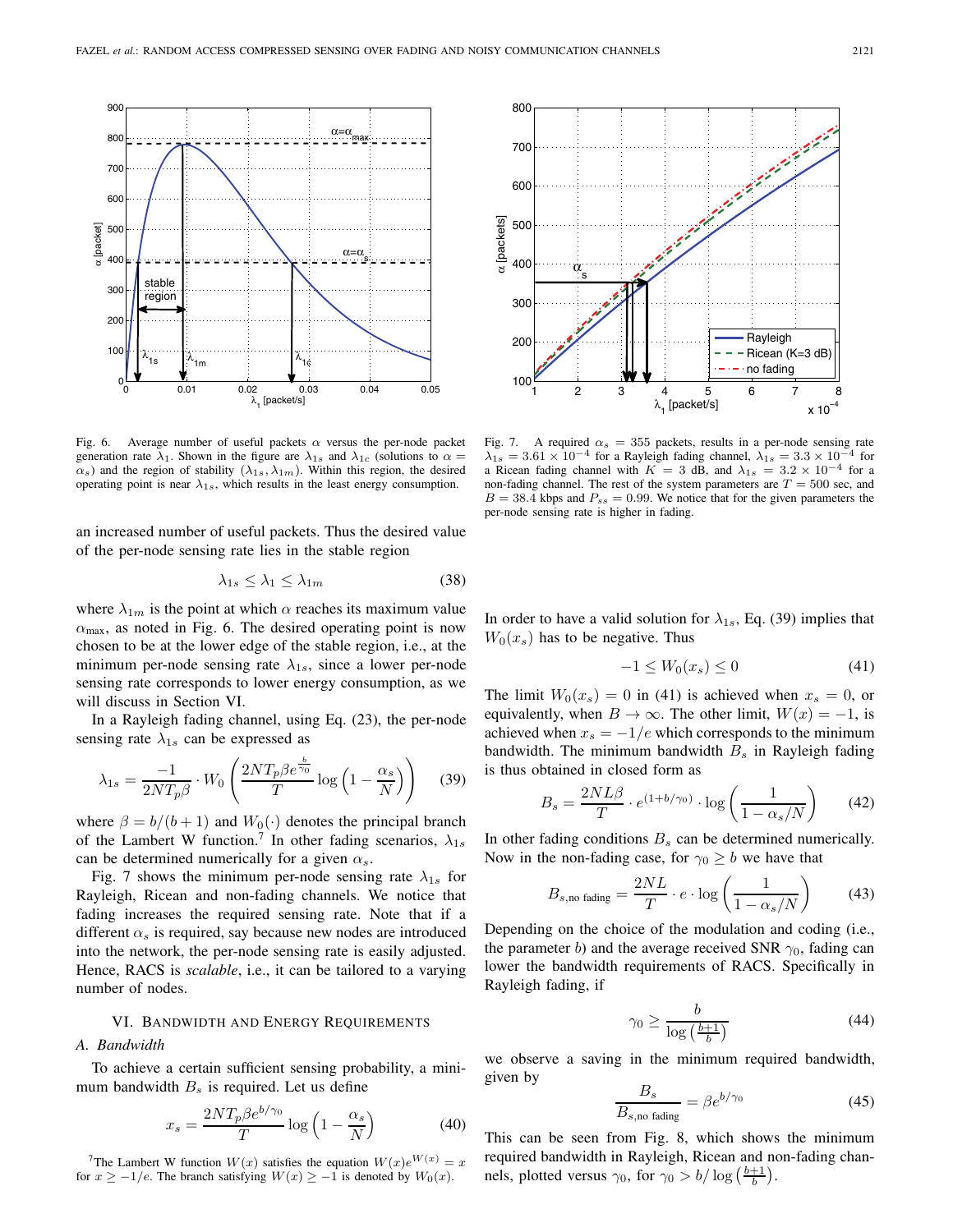

2.6<br>13 14 15 16 17 18 19 20

γ<sub>0</sub> [dB]

## *B. Energy*

2.8

3

no fading Ricean fading (K Rayleigh fading Lognormal ( $\sigma_{\text{dB}}$ =8 dB)

 $3.2$ 

3.4

minimum required bandwidth Bs [kbps]

minimum required bandwidth B<sub>2</sub> [kbps]

3.6

 $3.8$ 

4

The total average energy required for one field reconstruction is

$$
E = N\lambda_1 T \cdot P_T \cdot T_p \tag{46}
$$

where the first term  $(N\lambda_1T)$  is the average number of nodes that transmit in one collection interval T and  $P_T$  is the average per-node transmission power. Determining the average transmission power  $P_T$  over the entire network in general depends on the geometry of the system and the placement of the nodes. When shadowing is pre-compensated at the transmitter,

$$
P_T = P_0 E_{d_i} \{ L(d_i)^{-2} \} E_g \{ e^{-2g} \} = P_0 \Gamma e^{2\sigma_g^2} \tag{47}
$$

where  $\Gamma = E_{d_i} \{ L(d_i)^{-2} \}$  is the path loss averaged over the nodes' distances to the FC. When shadowing is not compensated,

$$
P_T = P_0 \Gamma \tag{48}
$$

It is worthwhile to note that in order to maintain a fixed received SNR  $\gamma_0$ , the transmission power  $P_0$  has to scale with the bandwidth, i.e.,  $P_0 = N_0 B \gamma_0$ , resulting in

$$
P_T = N_0 B \gamma_0 \cdot \eta \tag{49}
$$

where  $\eta = \Gamma$  or  $\eta = \Gamma e^{2\sigma_g^2}$  depending on whether the lognormal component of the channel is compensated at the lognormal component of the channel is compensated at the transmitter.

For a given bandwidth  $B$ , the energy consumption in (46) is minimized if one chooses the minimum sensing rate  $\lambda_{1s}(B)$ , i.e.,

$$
E_{\min}(B) = N\lambda_{1s}(B)TN_0\gamma_0\eta L\tag{50}
$$

where we have substituted for  $P_T$  from Eq. (49). For a fixed bandwidth B, Fig. 9 shows the minimum sensing rate  $\lambda_{1s}$ plotted versus  $\gamma_0$ . We observe that for mid-range  $\gamma_0$  (i.e.,  $\gamma_0 =$ 15−27 dB) the required  $\lambda_{1s}$  in Rayleigh fading is larger than



Fig. 9. Minimum required sensing rate  $\lambda_{1s}$  versus  $\gamma_0$ . Increasing  $\gamma_0$ improves the probability of successful reception in fading (as also observed

that in a non-fading channel, hence energy consumption is higher. For larger  $\gamma_0$  (i.e.,  $\gamma_0 > 27$  dB) the required  $\lambda_{1s}$  is lower in fading, consequently, the energy consumption is lower for this range of  $\gamma_0$ .

The energy expenditure  $E_{\text{min}}$  in Eq. (50) depends on the transmission bandwidth B through  $\lambda_{1s}$ . We note that  $\lambda_{1s}(B)$ is largest when  $B = B_s$  and decreases with B, reaching a limiting value  $\lambda_{1s}(\infty)$  as  $B \to \infty$ . This value is analytically derived as

$$
\lambda_{1s}(\infty) = \frac{e^{b/\gamma_0}}{T} \log \frac{1}{1 - \alpha_s/N} \tag{51}
$$

The lower and upper bounds on the energy consumption of RACS in Rayleigh fading are thus determined as

$$
E_{\text{low}} = \lim_{B \to \infty} E_{\text{min}}(B)
$$
  
=  $N N_0 \gamma_0 \eta L \cdot e^{b/\gamma_0} \cdot \log \frac{1}{1 - \alpha_s/N}$  (52)

and

$$
E_{\text{up}} = E_{\text{min}}(B_s)
$$
  
=  $N N_0 \gamma_0 \eta L \cdot e^{1 + b/\gamma_0} \cdot \log \frac{1}{1 - \alpha_s/N}$  (53)

We note that the lower and upper bounds are within a constant gap of size e.

#### *C. Savings With Respect to a Benchmark Network*

To demonstrate the advantage of the RACS scheme, we compare the energy and bandwidth requirements of RACS with those of a conventional (benchmark) design. The benchmark scheme is a TDMA network in which all  $N$  nodes transmit using pre-assigned time slots. The bandwidth and energy requirements of a TDMA network over an ideal communication channel (i.e., no channel fading or noise) are

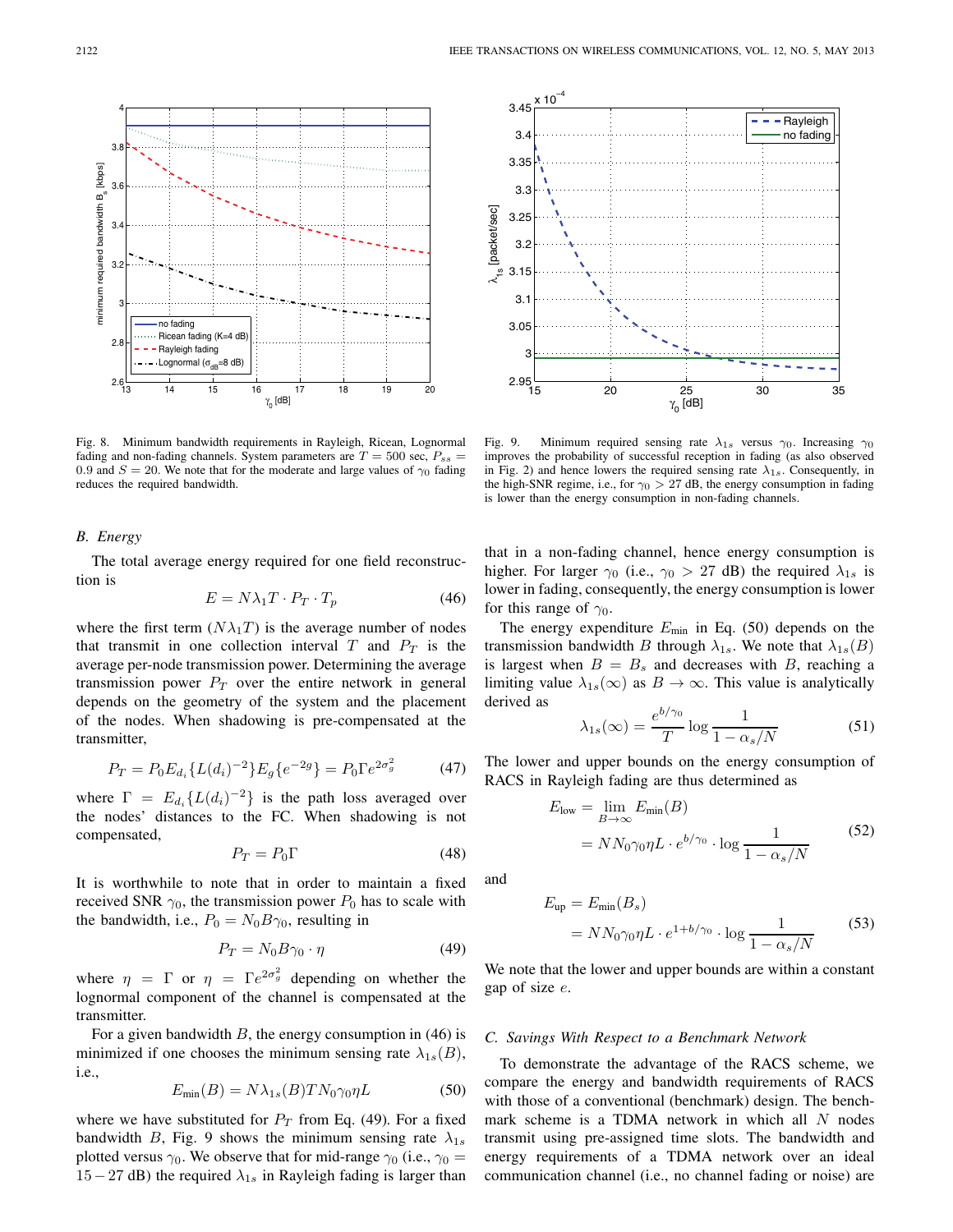given by [15]

$$
B_{s, TDMA} = \frac{NL}{T}
$$
 (54)

and

$$
E_{TDMA} = NT_p P_T = NN_0 \gamma_0 \eta L \tag{55}
$$

In the presence of noise and fading, some of the packets are not successfully received. Let  $p_f$  denote the probability of failure for a packet in a TDMA scheme. A common approach to deal with the packet loss is to employ an automatic repeat request (ARQ) scheme, by which the receiver requests retransmission of a failed packet. The average number of retransmissions required to ensure a packet is successfully received is  $\frac{1}{1-n_i}$ . These retransmissions extend the overall  $1-p_f$ . These reduces the collection interval and require extra transmission energy. Following the outage model, the probability of a failed reception is defined as

$$
p_f = \text{Prob}\left\{\frac{X_0}{N_0 B} < b\right\} \tag{56}
$$

In a Rayleigh fading channel, this probability is given by

$$
p_f = 1 - e^{-b/\gamma_0} \tag{57}
$$

The bandwidth and energy requirements of the benchmark network using ARQ now increase as

$$
B_{s,ARQ} = \frac{NL}{T(1 - p_f)} = \frac{NLe^{b/\gamma_0}}{T}
$$
 (58)

and

$$
E_{ARQ} = NT_p \frac{P_T}{1 - p_f} = NN_0 \gamma_0 \eta L e^{b/\gamma_0} \tag{59}
$$

Under Rayleigh fading, the saving in energy achieved by RACS, over a benchmark network using ARQ is given by

$$
G_E = \frac{E_{ARQ}}{E_{\text{min}}(B)} = \frac{e^{b/\gamma_0}}{\lambda_{1s}T}
$$
(60)

and the saving in bandwidth is given by

$$
G_B = \frac{B_{s,ARQ}}{B_s} = \frac{1}{2\beta e \log \frac{1}{1 - \alpha_s/N}}.\tag{61}
$$

Note that the ARQ scheme is only one viable option to enable reliable data transmission in a sensor network. To ensure reliability of data transfer, few transport layer protocols are proposed in the literature [34], [35]. Rather than individually analyzing each scheme, we note that subjecting the conventional TDMA network to fading and noise inevitably increases the required bandwidth and energy. Thus, we provide a lower bound on the achievable gains by considering a TDMA network in ideal channel conditions (i.e., no fading and no noise).

The lower bound on savings in energy,  $G_{E, \text{low}}$ , is given by

$$
G_{E,\text{low}} = \frac{E_{TDMA}}{E_{\text{min}}(B)} = \frac{1}{\lambda_{1s}T}
$$
(62)

and the lower bound on savings in bandwidth,  $G_{B,low}$ , is given by

$$
G_{B,\text{low}} = \frac{B_{s, TDMA}}{B_s} = \frac{1}{2\beta e^{1 + b/\gamma_0} \log \frac{1}{1 - \alpha_s/N}}
$$
(63)

Fig. 10 shows these savings achieved over the benchmark



Fig. 10. Savings in energy and bandwidth achieved using RACS (in Rayleigh fading) over a benchmark TDMA scheme. System parameters are  $T = 500$ sec, the probability of sufficient sensing  $P_{ss} = 0.9$ , and  $\gamma_0 = 15$  dB. The sparsity is assumed to be fixed at  $S = 20$ .

scheme. We notice that considerable gain in energy– on the order of 20 dB– is achievable. Also, we observe a reduction in the required bandwidth, say 20 fold decrease in the bandwidth for a network of size  $N = 4 \times 10^4$ .

# VII. CONCLUSION

RACS is an integrated sensing and communication architecture that combines the concepts of random channel access and compressed sensing to achieve energy and bandwidth efficiency. To address realistic deployments conditions, we took into consideration the impact of channel fading and noise on the design and performance of a RACS network. We provided analytical expressions for the minimum bandwidth needed to support the RACS network, as well as the bounds on its energy consumption. For the practical range of the SNR, say 15-25 dB, the minimum required bandwidth in a fading channel is lower than in a non-fading channel; however, the energy consumption is higher in fading. More importantly, it was shown that RACS achieves considerable energy and bandwidth gains over a benchmark TDMA network.

In addition to energy and bandwidth efficiency, RACS affords scalability and robustness against random (isolated) node failures, since the loss of a packet at random bears no consequence on the random nature of the packet arrival process. These features constitute an attractive scheme for large scale wireless sensor networks, deployed for long term monitoring of sparse phenomena (e.g., environmental monitoring).

## APPENDIX A

The probability distribution of  $X_0$  and  $I_n$  are given by  $f_X$ and  $f_I$ , respectively, where

$$
f_I = \begin{cases} f_Y & \text{for } I_n = Y_n \\ f_M & \text{for } I_n = M_n \end{cases}
$$
 (64)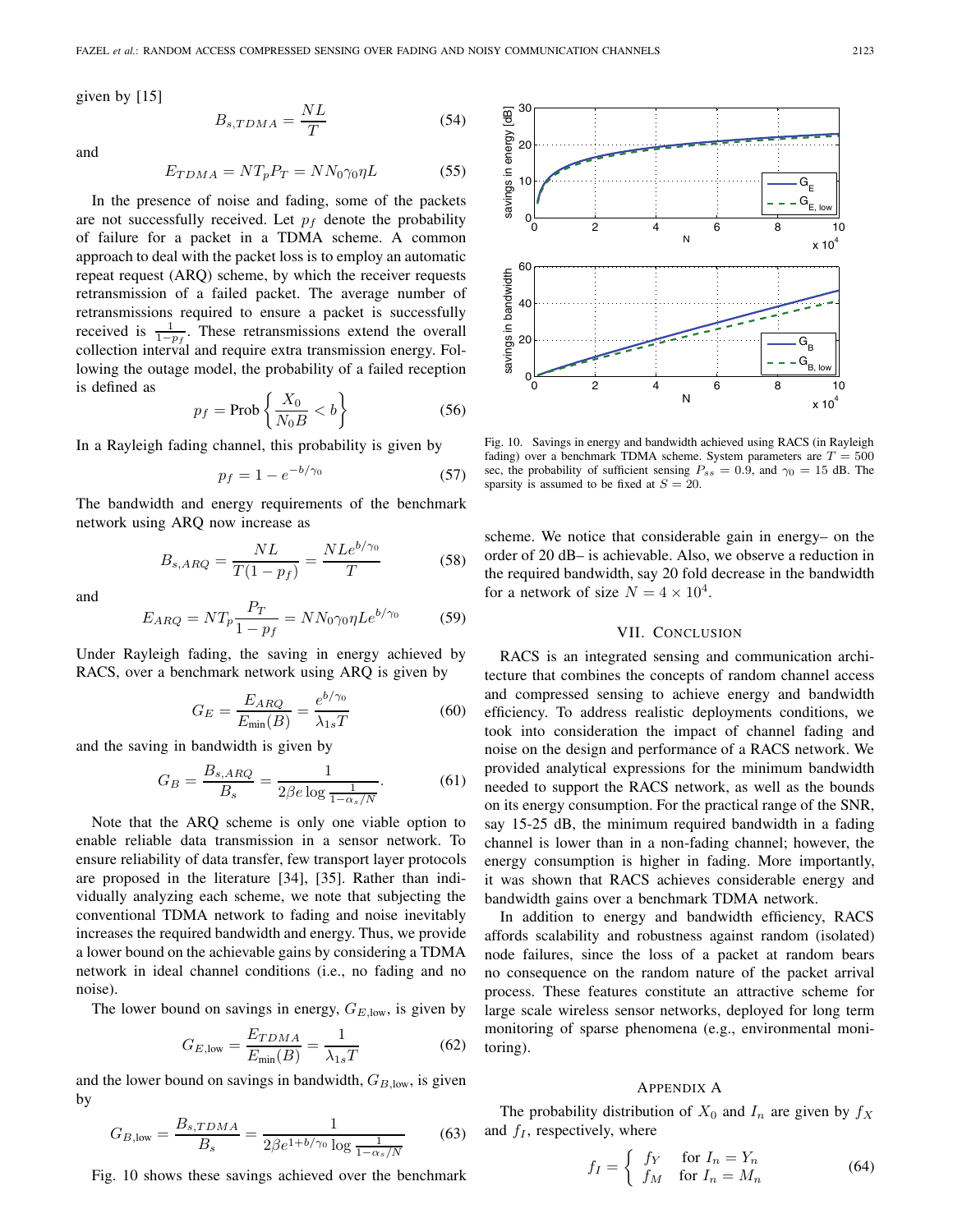We define two new random variables  $\gamma = \frac{X_0}{I_n + N_0 B}$  and  $I_n + N_0 B$  We have that  $w = I_n + N_0B$ . We have that

$$
f_{\gamma,w}(\gamma,w) = f_{X_0,I_n}(\gamma w, w - N_0B).|J| \tag{65}
$$

where  $J$  is the Jacobian of the transformation

$$
J = \begin{vmatrix} \frac{\partial X_0}{\partial \gamma} & \frac{\partial X_0}{\partial w} \\ \frac{\partial I_n}{\partial \gamma} & \frac{\partial I_n}{\partial w} \end{vmatrix}
$$
 (66)

The joint probability distribution of  $\gamma$  and w is now given by

$$
f_{\gamma,w}(\gamma,w) = f_X(\gamma w) f_I(w - N_0 B) w \tag{67}
$$

The pdf of  $\gamma$  is then obtained as

$$
f_{\gamma}(\gamma) = \int_{N_0B}^{\infty} f_{\gamma,w}(\gamma, w) dw
$$
 (68)

Now averaging  $p_{s|n}(\gamma)$  in Eq. (15) over the statistics of  $\gamma$ , we have that

$$
p_{s|n} = \n\begin{cases} \n\int_{bN_0B}^{\infty} f_X(x)dx & \text{for } n = 0 \quad (69) \\
\int_b^{\infty} \int_{N_0B}^{\infty} f_X(\gamma w) f_I(w - N_0B)wdwd\gamma & \text{for } n \ge 1\n\end{cases}
$$

#### APPENDIX B

The distribution of the power of the received signal  $X_0$ in Ricean fading is a non-central  $\chi^2$  with 2 degrees of freedom [36] given by

$$
f_X(x) = \frac{1+K}{P_0} \cdot e^{-K - \frac{x(1+K)}{P_0}} \cdot I_0 \left[ 2\sqrt{\frac{xK(1+K)}{P_0}} \right] \tag{70}
$$

The pdf of  $Y_n$  is a non-central  $\chi^2$  random variable with  $2n$ degrees of freedom given by

$$
f_Y(y) = \left(\frac{1+K}{P_0}\right)^{\frac{n+1}{2}} \left(\frac{y}{nK}\right)^{\frac{n-1}{2}} e^{-nK - \frac{y(1+K)}{P_0}}
$$
  

$$
I_{n-1} \left(2\sqrt{\frac{(1+K)nKy}{P_0}}\right)
$$
 (71)

where  $I_{n-1}(\cdot)$  is the  $(n-1)$ -order modified Bessel function of the first kind. Finally,

$$
f_M(z) = n \left( 1 - Q_1 \left( \sqrt{2K}, \sqrt{\frac{2(1+K)z}{P_0}} \right) \right)^{n-1}
$$
  

$$
\frac{1+K}{P_0} \cdot e^{-K - \frac{z(1+K)}{P_0}} \cdot I_0 \left( 2\sqrt{\frac{zK(1+K)}{P_0}} \right).
$$
 (72)

#### **REFERENCES**

- [1] J. K. Hart and K. Martinez, "Environmental sensor networks: a revolution in the earth system science?" *Earth-Science Rev.*, vol. 78, pp. 177–191, 2006.
- [2] E. M. Sozer, M. Stojanovic, and J. G. Proakis, "Underwater acoustic networks," *IEEE J. Oceanic Eng.*, vol. 25, no. 1, pp. 72–83, Jan. 2000.
- [3] G. Werner-Allen, J. Johnson, M. Ruiz, J. Lees, and M. Welsh, "Monitoring volcanic eruptions with a wireless sensor network," in *2005 European Workshop Wireless Sensor Netw.*
- [4] K. Martinez, P. Padhy, A. Elsaify, G. Zou, A. Riddoch, J. Hart, and H. Ong, "Deploying a sensor network in an extreme environment," in *2006 IEEE International Conf. Sensor Netw., Ubiquitous Trustworthy Comput.*
- [5] W. Bajwa, J. Haupt, A. Sayeed, and R. Nowak, "Compressive wireless sensing," in *Proc. 2006 Int. Conf. Inf. Process. Sensor Netw.*, pp. 134– 142.
- [6] W. Bajwa, A. Sayeed, and R. Nowak, "Matched source-channel communication for field estimation in wireless sensor networks," in *Proc. 2005 Int. Conf. Inf. Process. Sensor Netw.*, pp. 332–339.
- [7] W. Bajwa, J. Haupt, A. Sayeed, and R. Nowak, "Joint source-channel communication for distributed estimation in sensor networks," *IEEE Trans. Inf. Theory*, vol. 53, no. 10, pp. 3629–3653, Oct. 2007.
- [8] J. Meng, H. Li, and Z. Han, "Sparse event detection in wireless sensor networks using compressive sensing," in *Proc. 2009 Conf. Inf. Sciences Syst.*, pp. 181–185.
- [9] A. Griffin and P. Tsakalides, "Compressed sensing of audio signals using multiple sensors," in *Proc. 2008 European Signal Process. Conf.*
- [10] C. Luo, F. Wu, J. Sun, and C. W. Chen, "Compressive data gathering for large-scale wireless sensor networks," in *Proc. 2009 International Conf. Mobile Comput. Netw.*, pp. 145–156.
- [11] C. T. Chou, R. Rana, and W. Hu, "Energy efficient information collection in wireless sensor networks using adaptive compressive sensing," in *Proc. 2009 IEEE Conf. Local Comput. Netw.*, pp. 443–450.
- [12] R. Masiero, G. Quer, D. Munaretto, M. Rossi, J. Widmer, and M. Zorzi, "Data acquisition through joint compressive sensing and principal component analysis," in *Proc. 2009 IEEE Conf. Global Telecommun.*, pp. 1271–1276.
- [13] R. Masiero, G. Quer, M. Rossi, and M. Zorzi, "A Bayesian analysis of compressive sensing data recovery in wireless sensor networks," in *Proc. 2009 ICUMT*, pp. 1–6.
- [14] S. Lee, S. Pattem, M. Sathiamoorthy, B. Krishnamachari, and A. Ortega, "Spatially-localized compressed sensing and routing in multi-hop sensor networks," in *GeoSensor Netw.*, ser. Lecture Notes in Comput. Science. Springer, 2009, pp. 11–20.
- [15] F. Fazel, M. Fazel, and M. Stojanovic, "Compressed sensing in random access networks with applications to underwater monitoring," *Physical Commun. J.*, vol. 5, no. 2, June 2012.
- [16] -, "Random access compressed sensing for energy-efficient underwater sensor networks," *IEEE J. Sel. Areas Commun.*, vol. 29, no. 8, Sept. 2011.
- [17] E. J. Candes, J. Romberg, and T. Tao, "Robust uncertainty principles: exact signal reconstruction from highly incomplete frequency information," *IEEE Trans. Inf. Theory*, vol. 52, pp. 489–509, Mar. 2006.
- [18] E. Candes and J. Romberg, "Sparsity and incoherence in compressive sampling," *Inverse Problems*, vol. 23, pp. 969–985, 2007.
- [19] E. J. Candes and M. B. Wakin, "An introduction to compressive sampling," *IEEE Signal Process. Mag.*, pp. 21–30, Mar. 2008.
- [20] K. R. Rao, D. N. Kim, and J. J. Hwang, "Nonuniform DFT," in *Fast Fourier Transform - Algorithms and Applications*, ser. Signals Commun. Technol. Springer, 2011, pp. 195–234.
- [21] F. Fazel, M. Fazel, and M. Stojanovic, "Design of a random access network for compressed sensing," in *2011 Inf. Theory Appl.*
- [22] L. G. Roberts, "Aloha packet system with and without slots and capture," *SIGCOMM Comput. Commun. Rev.*, vol. 5, pp. 28–42, Apr. 1975.
- [23] M. Schwartz, *Mobile Wireless Communications*. Cambridge University Press, 2005.
- [24] J. Linnartz, *Narrowband Land-Mobile Radio Networks*. Artech House, Inc., 1993.
- [25] M. Zorzi and S. Pupolin, "Outage probability in multiple access packet radio networks in the presence of fading," *IEEE Trans. Veh. Technol.*, vol. 43, no. 3, pp. 1–6, Aug. 1994.
- [26] M. K. Simon and M. Alouini, *Digital Communication over Fading Channels*. John Wiley & Sons, 2005.
- [27] H. Suzuki, "A statistical model for urban radio propagation," *IEEE Trans. Commun.*, vol. COM-25, no. 7, pp. 673–680, July 1977.
- [28] F. Fazel, M. Fazel, and M. Stojanovic, "Impact of fading on random access compressed sensing," in *2011 Asilomar Conf. Signals, Syst., Comput.*
- [29] M. Marsan, G. Hess, and S. Gilbert, "Shadowing variability in an urban land mobile environment at 900 MHz," *Electron. Lett.*, vol. 26, no. 10, pp. 646–648, May 1990.
- [30] N. C. Beaulieu, A. A. Abu-Dayya, and P. J. McLane, "Estimating the distribution of a sum of independent lognormal random variables," *IEEE Trans. Commun.*, vol. 43, no. 12, Dec. 1995.
- [31] S. C. Schwartz and Y. S. Yeh, "On the distribution function and moments of power sums with log-normal components," *Bell Syst. Tech. J.*, vol. 61, no. 7, Sept. 1982.
- [32] L. F. Fenton, "The sum of log-nomral probability distributions in scatter transmission systems," *IRE Trans. Commun. Syst.*, vol. 8, Mar. 1960.
- [33] P. Cardieri and T. S. Rappaport, "Statistics of the sum of lognormal variables in wireless communication," in *2000 Veh. Technol. Conf.*